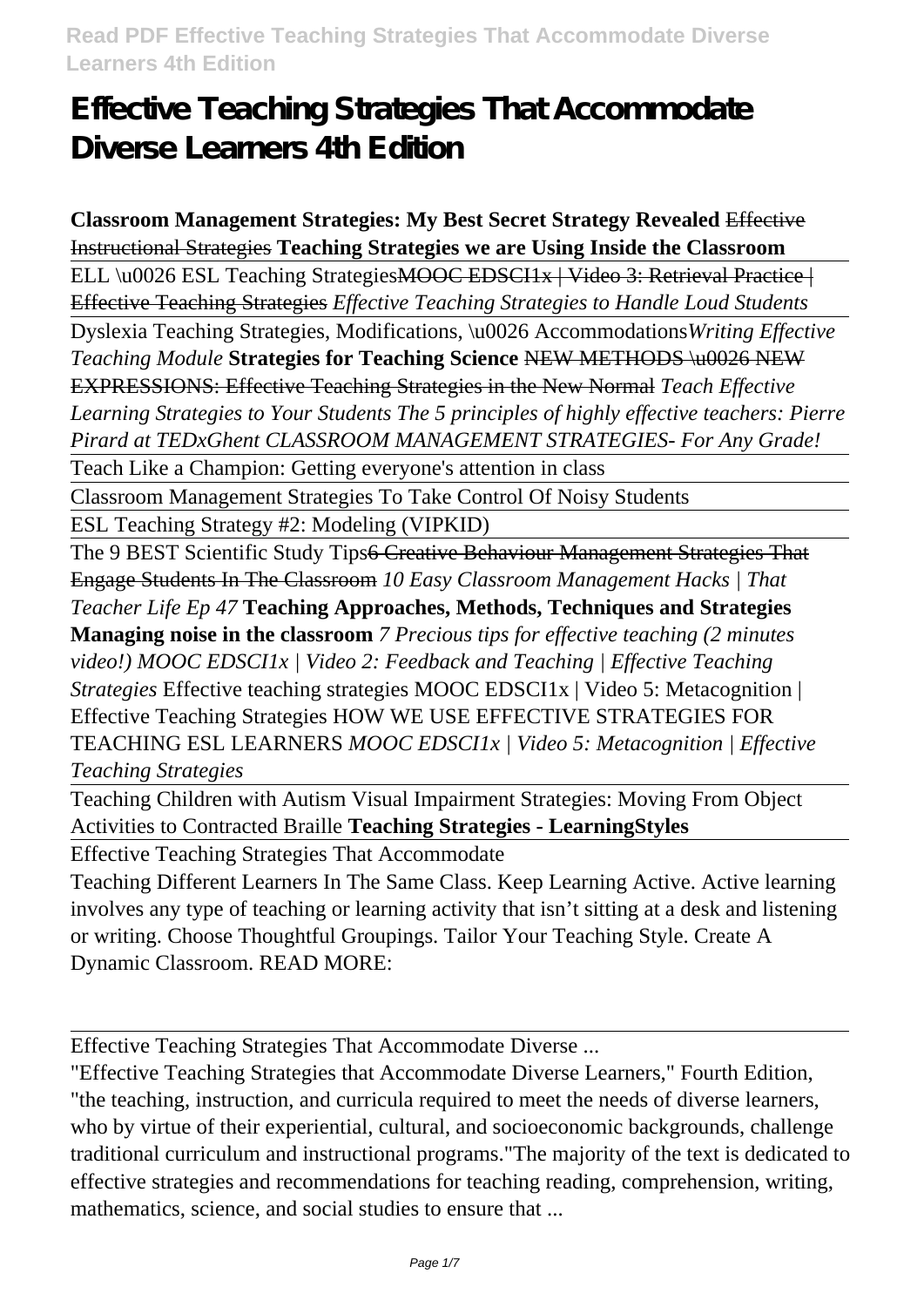Effective Teaching Strategies that Accommodate Diverse ...

The fourth edition of Effective Teaching Strategies that Accommodate Diverse Learners has been updated to reflect: new research and implications for diverse learners; new results from assessment of student achievement and progress; the most current trends and changing demographics; and updated policy and practice and how these affect implementation of curriculum and instruction for diverse learners in today's schools. The text continues to provide the best summary of the characteristics of ...

Effective Teaching Strategies that Accommodate Diverse ... Effective Teaching Strategies That Accommodate Author: staging.youngvic.org-2020-07-31T00:00:00+00:01 Subject: Effective Teaching Strategies That Accommodate Keywords: effective, teaching, strategies, that, accommodate Created Date: 7/31/2020 3:29:55 PM

Effective Teaching Strategies That Accommodate Tip: Bookmark this page so you can come back to it every time you need some new teaching strategies! 1. Flipped Instruction. Description. Flipped classrooms involve asking students to complete the reading, preparation and introductory work at home. Then, during class time, the students do practice questions that they would traditionally do for homework.

A List of 107 Effective Classroom Teaching Strategies (2020) Effective Teaching Strategies That Accommodate Diverse Learners. Kameenui, Edward J.; Carnine, Douglas W. This book is about the teaching, instruction, and curricula required to give diverse learners a fighting chance in today's classroom as well as outside the classroom. Guidelines are offered for determining the curricular and instructional priorities in teaching diverse learners, who are typically behind their school-age peers in academic performance and content coverage.

Effective Teaching Strategies That Accommodate Diverse ...

7 Effective Teaching Strategies For The Classroom 1. Visualization. Bring d ull academic concepts to life with visual and practical learning experiences, helping your... 2. Cooperative learning. Encourage students of mixed abilities to work together by promoting small group or whole class... 3. ...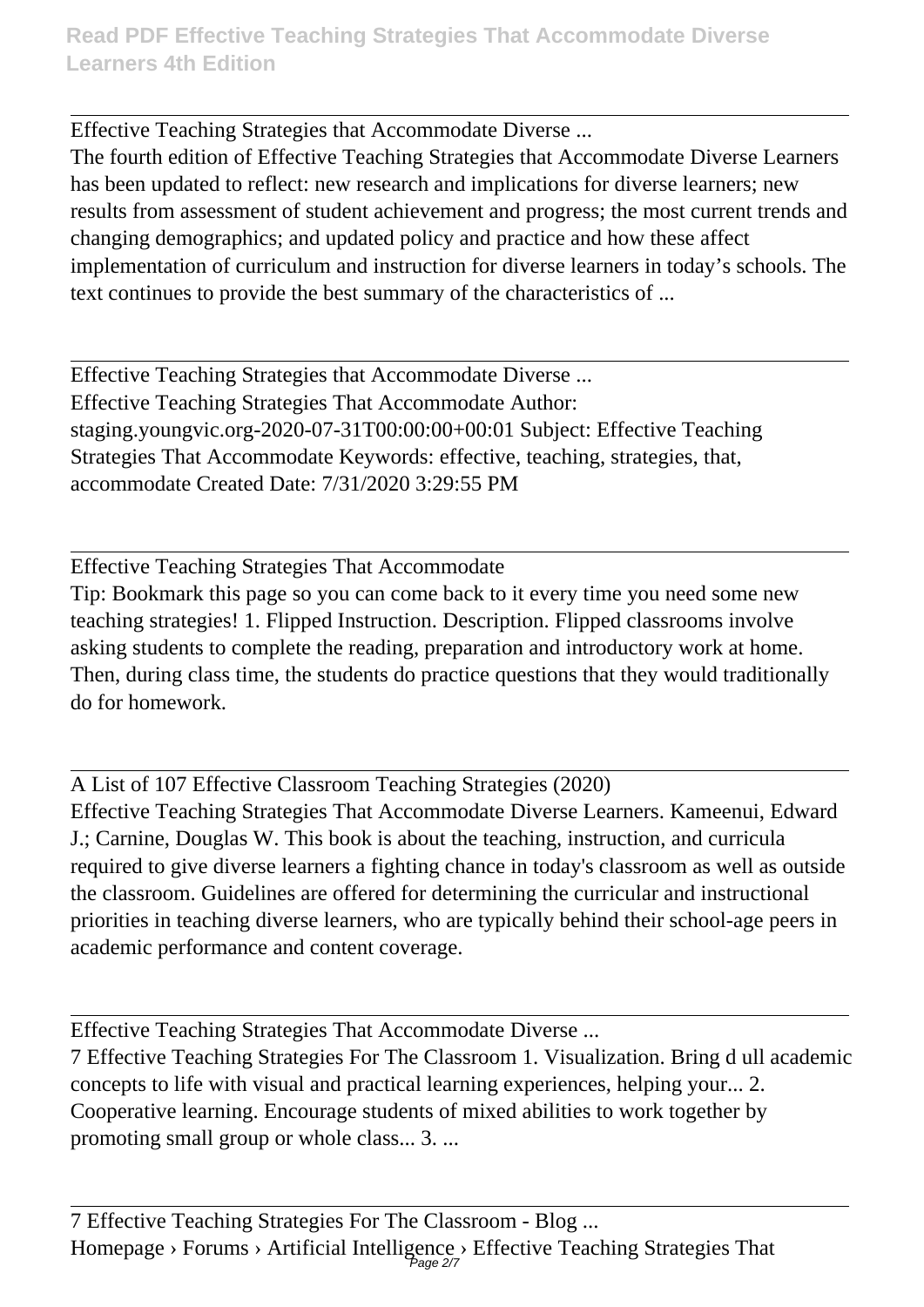Accommodate Diverse Learners – read online This topic has 0 replies, 1 voice, and was last updated 2 days, 9 hours ago by Ryan. Tagged: book, Michael D. Coyne Effective Teaching Strategies That Accommodate Diverse Learners – read online HelpfulUp0DownNot Helpful RyanParticipant November 19, 2020 […]

Effective Teaching Strategies That Accommodate Diverse ...

Effective Teaching Strategies that Accommodate Diverse Learners, Fourth Edition, the teaching, instruction, and curricula required to meet the needs of diverse learners, who by virtue of their experiential, cultural, and socioeconomic backgrounds, challenge traditional curriculum and instructional programs.

Effective Teaching Strategies that Accommodate Diverse ...

"Effective Teaching Strategies that Accommodate Diverse Learners," Fourth Edition, "the teaching, instruction, and curricula required to meet the needs of diverse learners, who by virtue of their experiential, cultural, and socioeconomic backgrounds, challenge traditional curriculum and instructional programs."The majority of the text is dedicated to effective strategies and recommendations ...

Effective Teaching Strategies that Accommodate Diverse ...

Strategies for teaching verbal learners: Use verbal teaching and writing activities. Ask them to discuss or present. Use acronyms or mnemonic devices. Get the class to read aloud. Try to get them to read in a varied way rather than in monotone. Role-playing, for example, practicing elevator pitches or interactions between employees and clients.

Teaching Strategies for the 8 Different Learning Styles Effective Teaching Strategies that Accommodate Diverse Learners: Coyne, Michael D., Kame'enui, Edward J., Carnine, Douglas W.: Amazon.sg: Books

Effective Teaching Strategies that Accommodate Diverse ...

You should give extensions on homework tasks to a child who has ADHD, and modify the tasks you set to accommodate the child's needs. For example, make the task more fun or carefully list step-by-step how to complete the activity. You could also use a homework book to help the student organise their work and keep track of their progress.

Managing ADHD in the Classroom: Effective Teaching Strategies Effective Teaching Strategies that Accommodate Diverse Learners: Coyne, Michael D., Kame'enui, Edward J., Carnine, Douglas W.: Amazon.com.au: Books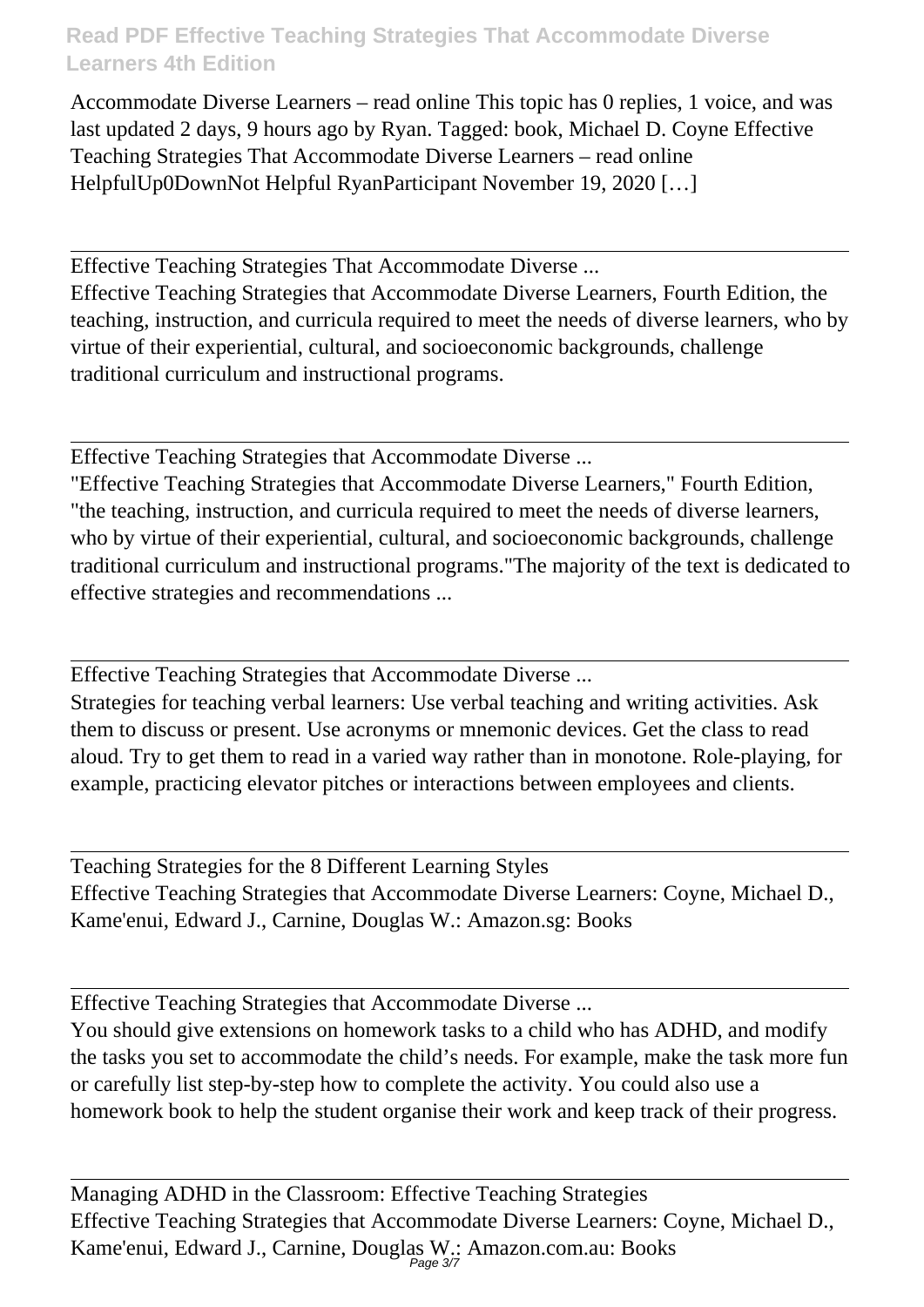Effective Teaching Strategies that Accommodate Diverse ... Effective Teaching Strategies that Accommodate Diverse Learners, Fourth Edition, the teaching, instruction, and curricula required to meet the needs of diverse learners, who by virtue of their experiential, cultural, and socioeconomic backgrounds, challenge traditional curriculum and

[MOBI] Effective Teaching Strategies That Accommodate Most instruction at home or in school can be adapted to accommodate the needs of students with learning disabilities such as dyslexia or other learning problems. These strategies can be used to modify instruction in most subject areas to improve students' comprehension of tasks and the quality of their work.

**Classroom Management Strategies: My Best Secret Strategy Revealed** Effective Instructional Strategies **Teaching Strategies we are Using Inside the Classroom**

ELL \u0026 ESL Teaching StrategiesMOOC EDSCI1x | Video 3: Retrieval Practice | Effective Teaching Strategies *Effective Teaching Strategies to Handle Loud Students*

Dyslexia Teaching Strategies, Modifications, \u0026 Accommodations*Writing Effective Teaching Module* **Strategies for Teaching Science** NEW METHODS \u0026 NEW EXPRESSIONS: Effective Teaching Strategies in the New Normal *Teach Effective Learning Strategies to Your Students The 5 principles of highly effective teachers: Pierre Pirard at TEDxGhent CLASSROOM MANAGEMENT STRATEGIES- For Any Grade!*

Teach Like a Champion: Getting everyone's attention in class

Classroom Management Strategies To Take Control Of Noisy Students

ESL Teaching Strategy #2: Modeling (VIPKID)

The 9 BEST Scientific Study Tips<del>6 Creative Behaviour Management Strategies That</del> Engage Students In The Classroom *10 Easy Classroom Management Hacks | That Teacher Life Ep 47* **Teaching Approaches, Methods, Techniques and Strategies Managing noise in the classroom** *7 Precious tips for effective teaching (2 minutes video!) MOOC EDSCI1x | Video 2: Feedback and Teaching | Effective Teaching Strategies* Effective teaching strategies MOOC EDSCI1x | Video 5: Metacognition | Effective Teaching Strategies HOW WE USE EFFECTIVE STRATEGIES FOR TEACHING ESL LEARNERS *MOOC EDSCI1x | Video 5: Metacognition | Effective Teaching Strategies*

Teaching Children with Autism Visual Impairment Strategies: Moving From Object Activities to Contracted Braille **Teaching Strategies - LearningStyles**

Effective Teaching Strategies That Accommodate

Teaching Different Learners In The Same Class. Keep Learning Active. Active learning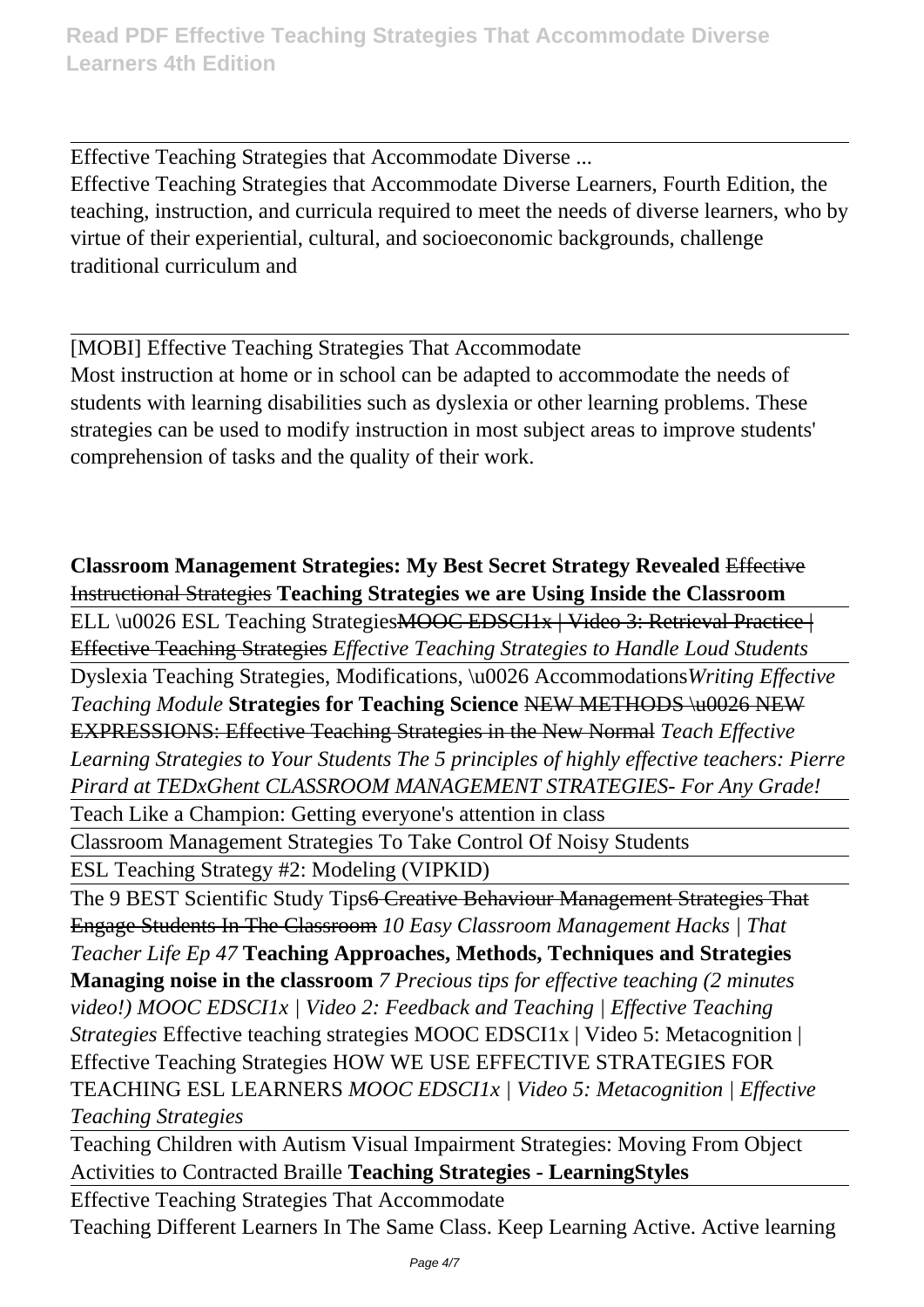involves any type of teaching or learning activity that isn't sitting at a desk and listening or writing. Choose Thoughtful Groupings. Tailor Your Teaching Style. Create A Dynamic Classroom. READ MORE:

Effective Teaching Strategies That Accommodate Diverse ...

"Effective Teaching Strategies that Accommodate Diverse Learners," Fourth Edition, "the teaching, instruction, and curricula required to meet the needs of diverse learners, who by virtue of their experiential, cultural, and socioeconomic backgrounds, challenge traditional curriculum and instructional programs."The majority of the text is dedicated to effective strategies and recommendations for teaching reading, comprehension, writing, mathematics, science, and social studies to ensure that ...

Effective Teaching Strategies that Accommodate Diverse ...

The fourth edition of Effective Teaching Strategies that Accommodate Diverse Learners has been updated to reflect: new research and implications for diverse learners; new results from assessment of student achievement and progress; the most current trends and changing demographics; and updated policy and practice and how these affect implementation of curriculum and instruction for diverse learners in today's schools. The text continues to provide the best summary of the characteristics of ...

Effective Teaching Strategies that Accommodate Diverse ... Effective Teaching Strategies That Accommodate Author: staging.youngvic.org-2020-07-31T00:00:00+00:01 Subject: Effective Teaching Strategies That Accommodate Keywords: effective, teaching, strategies, that, accommodate Created Date: 7/31/2020 3:29:55 PM

Effective Teaching Strategies That Accommodate Tip: Bookmark this page so you can come back to it every time you need some new teaching strategies! 1. Flipped Instruction. Description. Flipped classrooms involve asking students to complete the reading, preparation and introductory work at home. Then, during class time, the students do practice questions that they would traditionally do for homework.

A List of 107 Effective Classroom Teaching Strategies (2020) Effective Teaching Strategies That Accommodate Diverse Learners. Kameenui, Edward J.; Carnine, Douglas W. This book is about the teaching, instruction, and curricula required to give diverse learners a fighting chance in today's classroom as well as outside the classroom. Guidelines are offered for determining the curricular and instructional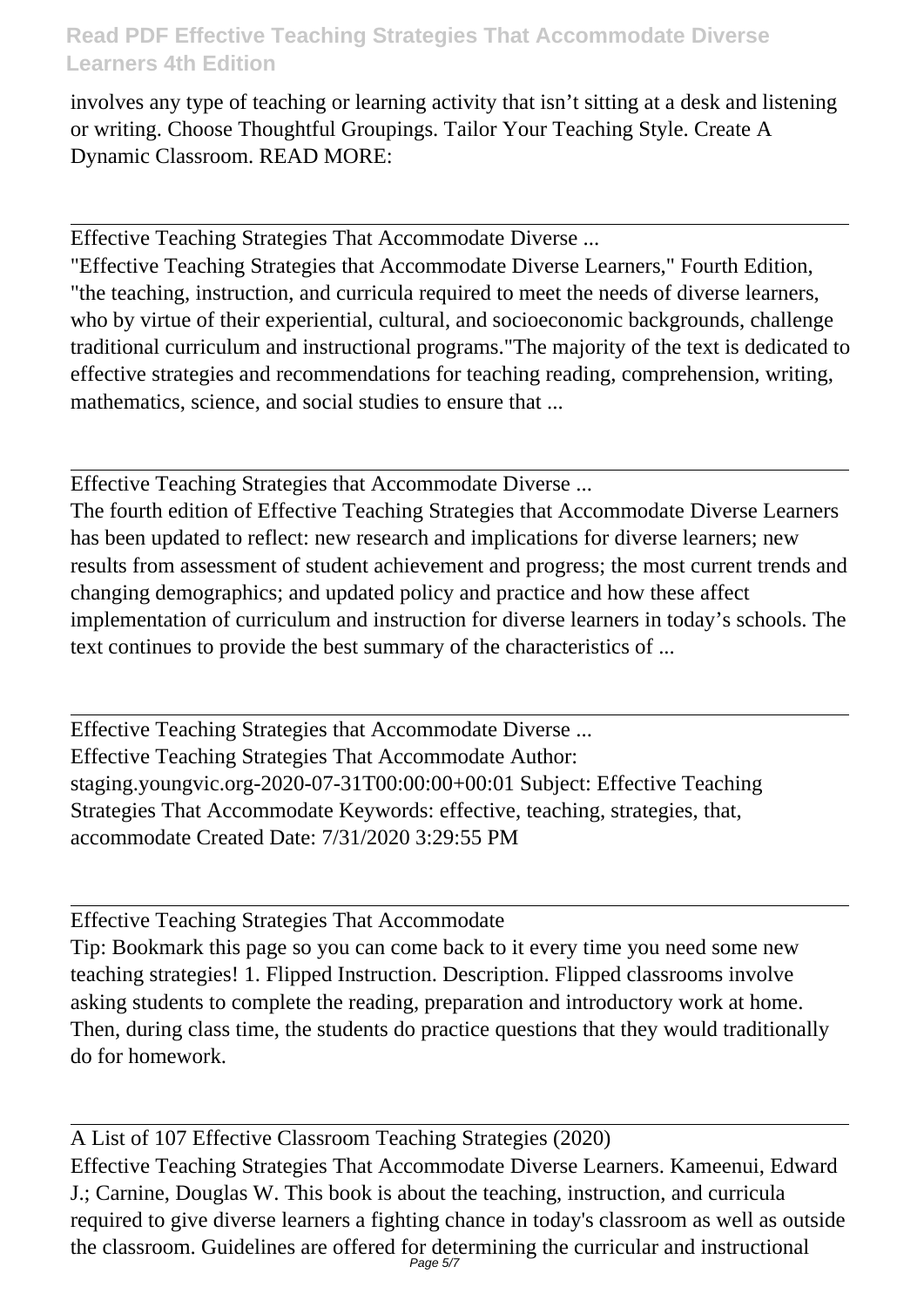priorities in teaching diverse learners, who are typically behind their school-age peers in academic performance and content coverage.

Effective Teaching Strategies That Accommodate Diverse ...

7 Effective Teaching Strategies For The Classroom 1. Visualization. Bring d ull academic concepts to life with visual and practical learning experiences, helping your... 2. Cooperative learning. Encourage students of mixed abilities to work together by promoting small group or whole class... 3. ...

7 Effective Teaching Strategies For The Classroom - Blog ... Homepage › Forums › Artificial Intelligence › Effective Teaching Strategies That Accommodate Diverse Learners – read online This topic has 0 replies, 1 voice, and was last updated 2 days, 9 hours ago by Ryan. Tagged: book, Michael D. Coyne Effective Teaching Strategies That Accommodate Diverse Learners – read online HelpfulUp0DownNot Helpful RyanParticipant November 19, 2020 […]

Effective Teaching Strategies That Accommodate Diverse ...

Effective Teaching Strategies that Accommodate Diverse Learners, Fourth Edition, the teaching, instruction, and curricula required to meet the needs of diverse learners, who by virtue of their experiential, cultural, and socioeconomic backgrounds, challenge traditional curriculum and instructional programs.

Effective Teaching Strategies that Accommodate Diverse ...

"Effective Teaching Strategies that Accommodate Diverse Learners," Fourth Edition, "the teaching, instruction, and curricula required to meet the needs of diverse learners, who by virtue of their experiential, cultural, and socioeconomic backgrounds, challenge traditional curriculum and instructional programs."The majority of the text is dedicated to effective strategies and recommendations ...

Effective Teaching Strategies that Accommodate Diverse ...

Strategies for teaching verbal learners: Use verbal teaching and writing activities. Ask them to discuss or present. Use acronyms or mnemonic devices. Get the class to read aloud. Try to get them to read in a varied way rather than in monotone. Role-playing, for example, practicing elevator pitches or interactions between employees and clients.